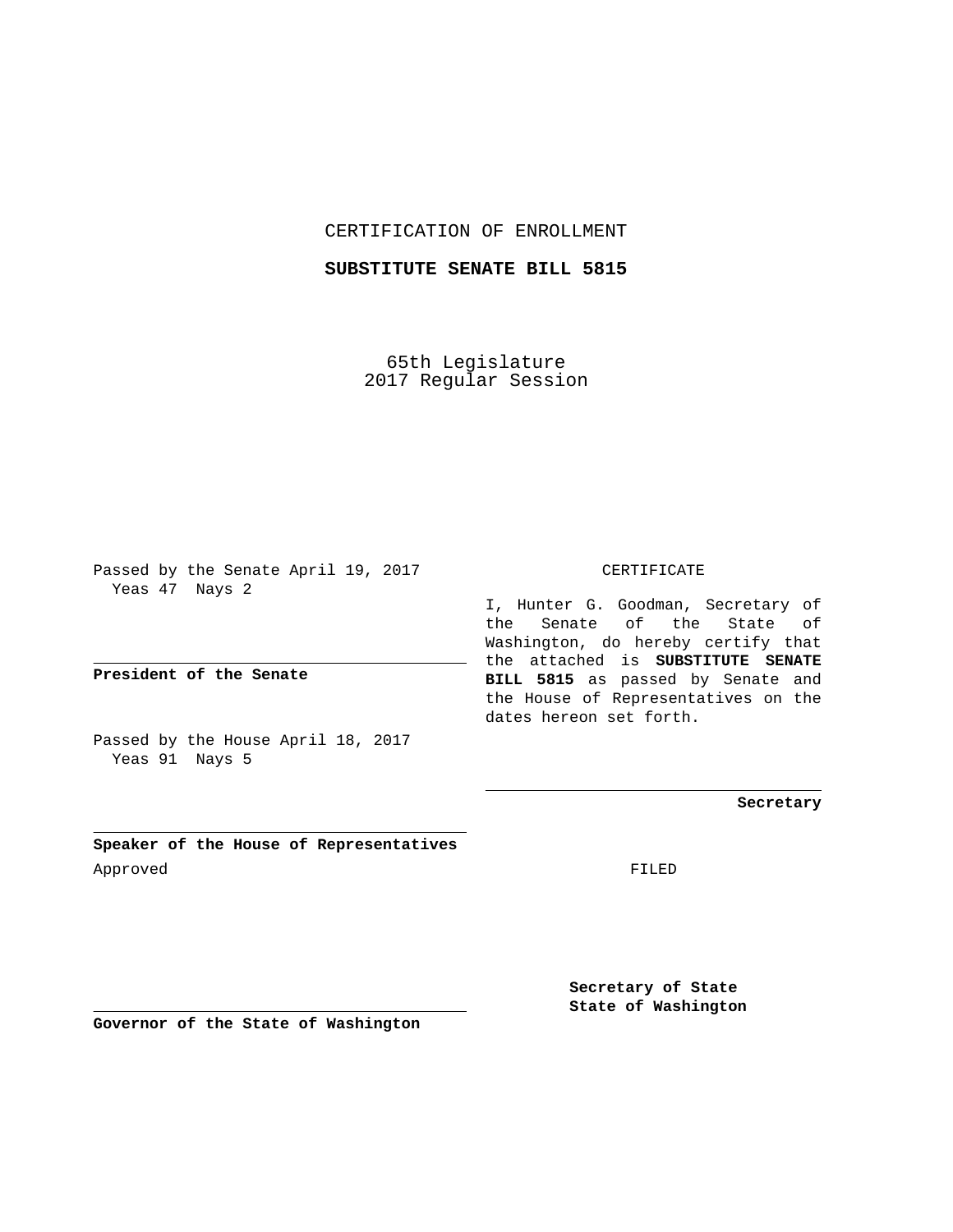#### **SUBSTITUTE SENATE BILL 5815**

AS AMENDED BY THE HOUSE

Passed Legislature - 2017 Regular Session

# **State of Washington 65th Legislature 2017 Regular Session**

**By** Senate Ways & Means (originally sponsored by Senators Rivers, Cleveland, Becker, and Ranker)

READ FIRST TIME 03/22/17.

1 AN ACT Relating to the hospital safety net assessment; amending RCW 74.60.005, 74.60.010, 74.60.020, 74.60.030, 74.60.050, 74.60.090, 74.60.100, 74.60.120, 74.60.130, 74.60.150, 74.60.160, 74.60.901, and 74.60.902; adding a new section to chapter 74.60 RCW; providing an effective date; providing an expiration date; and declaring an 6 emergency.

7 BE IT ENACTED BY THE LEGISLATURE OF THE STATE OF WASHINGTON:

8 **Sec. 1.** RCW 74.60.005 and 2015 2nd sp.s. c 5 s 1 are each 9 amended to read as follows:

 (1) The purpose of this chapter is to provide for a safety net assessment on certain Washington hospitals, which will be used solely to augment funding from all other sources and thereby support additional payments to hospitals for medicaid services as specified 14 in this chapter.

15 (2) The legislature finds that federal health care reform will 16 result in an expansion of medicaid enrollment in this state and an 17 increase in federal financial participation.

18 (3) In adopting this chapter, it is the intent of the 19 legislature:

20 (a) To impose a hospital safety net assessment to be used solely 21 for the purposes specified in this chapter;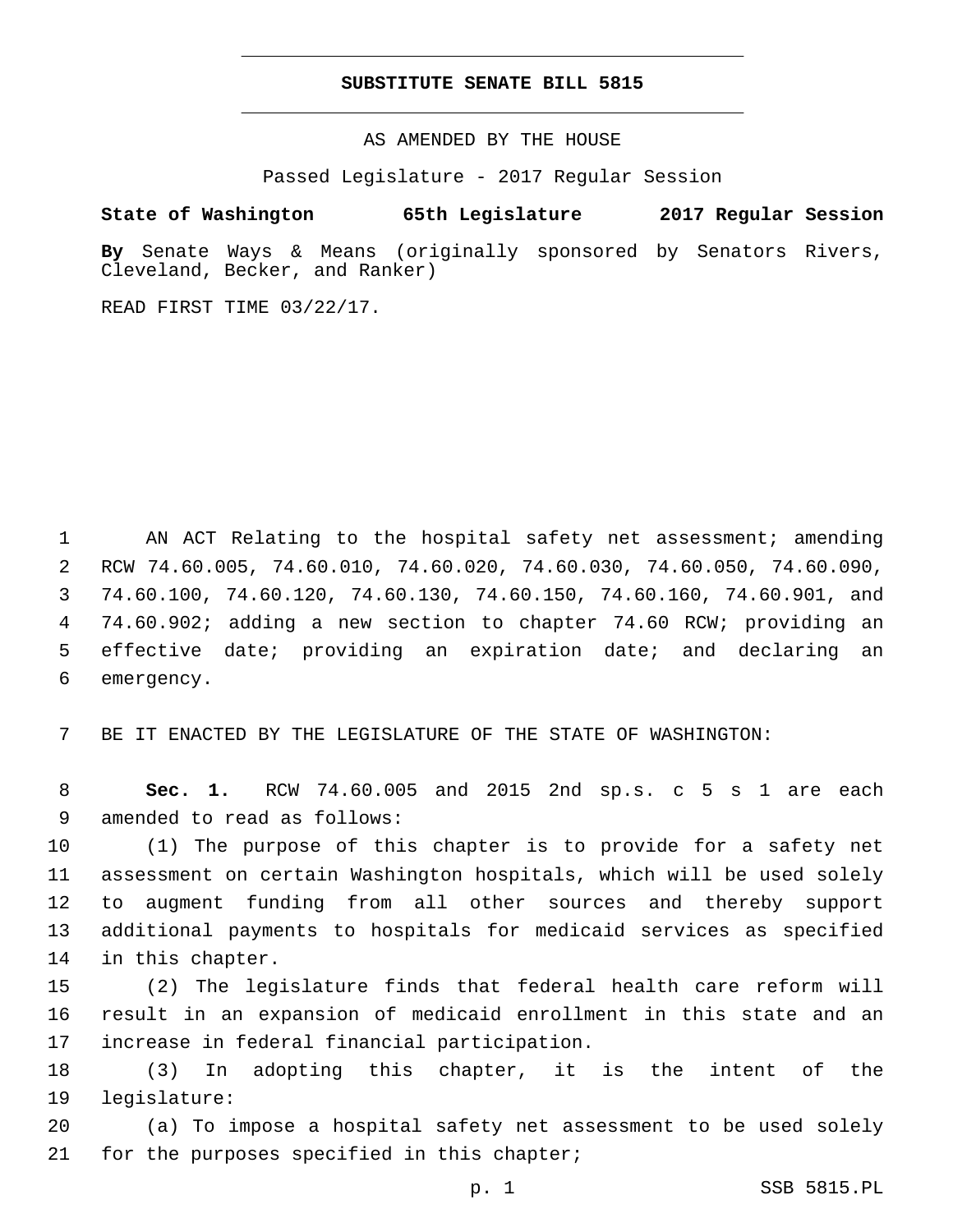(b) To generate approximately ((nine hundred seventy-five 2 million)) one billion dollars per state fiscal biennium in new state and federal funds by disbursing all of that amount to pay for medicaid hospital services and grants to certified public expenditure and critical access hospitals, except costs of administration as specified in this chapter, in the form of additional payments to hospitals and managed care plans, which may not be a substitute for payments from other sources, but which include quality improvement 9 incentive payments under RCW 74.09.611;

 (c) To generate two hundred ninety-two million dollars per biennium during the ((2015-2017 and)) 2017-2019 and 2019-2021 biennia in new funds to be used in lieu of state general fund payments for 13 medicaid hospital services;

 (d) That the total amount assessed not exceed the amount needed, in combination with all other available funds, to support the 16 payments authorized by this chapter;

 (e) To condition the assessment on receiving federal approval for receipt of additional federal financial participation and on continuation of other funding sufficient to maintain aggregate payment levels to hospitals for inpatient and outpatient services covered by medicaid, including fee-for-service and managed care, at 22 least at the ((levels)) rates the state paid for those services on July 1, 2015, as adjusted for current enrollment and utilization; and

 (f) For each of the two biennia starting with fiscal year 25 ((2016)) 2018 to generate:

 (i) Four million dollars for new integrated evidence-based psychiatry residency program slots that did not receive state funding prior to 2016 at the integrated psychiatry residency program at the 29 University of Washington; and

 (ii) Eight million two hundred thousand dollars for new family medicine residency program slots that did not receive state funding prior to 2016, as directed through the family medicine residency network at the University of Washington, for slots where residents 34 are employed by hospitals.

 **Sec. 2.** RCW 74.60.010 and 2013 2nd sp.s. c 17 s 2 are each 36 amended to read as follows:

 The definitions in this section apply throughout this chapter 38 unless the context clearly requires otherwise.

(1) "Authority" means the health care authority.

p. 2 SSB 5815.PL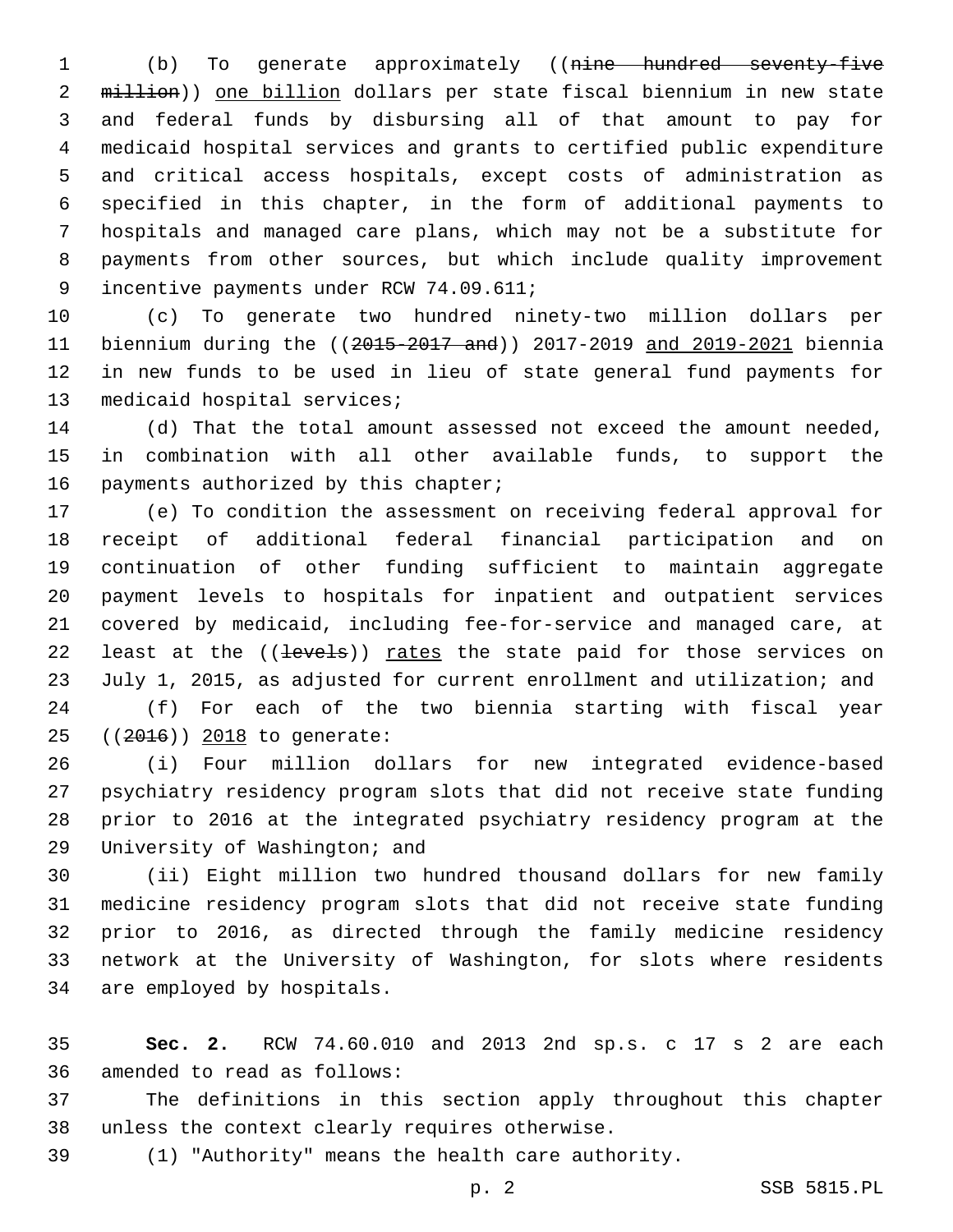(2) "Base year" for medicaid payments for state fiscal year ((2014)) 2017 is state fiscal year ((2011)) 2014. For each following year's calculations, the base year must be updated to the next 4 following year.

 (3) "Bordering city hospital" means a hospital as defined in WAC 182-550-1050 and bordering cities as described in WAC 182-501-0175, 7 or successor rules.

 (4) "Certified public expenditure hospital" means a hospital participating in or that at any point from June 30, 2013, to July 1, 2019, has participated in the authority's certified public expenditure payment program as described in WAC 182-550-4650 or successor rule. For purposes of this chapter any such hospital shall continue to be treated as a certified public expenditure hospital for assessment and payment purposes through the date specified in RCW 74.60.901. The eligibility of such hospitals to receive grants under RCW 74.60.090 solely from funds generated under this chapter must not be affected by any modification or termination of the federal certified public expenditure program, or reduced by the amount of any federal funds no longer available for that purpose.

 (5) "Critical access hospital" means a hospital as described in 21 RCW 74.09.5225.

(6) "Director" means the director of the health care authority.

 (7) "Eligible new prospective payment hospital" means a prospective payment hospital opened after January 1, 2009, for which a full year of cost report data as described in RCW 74.60.030(2) and a full year of medicaid base year data required for the calculations 27 in RCW 74.60.120(3) are available.

 (8) "Fund" means the hospital safety net assessment fund 29 established under RCW 74.60.020.

(9) "Hospital" means a facility licensed under chapter 70.41 RCW.

 (10) "Long-term acute care hospital" means a hospital which has an average inpatient length of stay of greater than twenty-five days 33 as determined by the department of health.

 (11) "Managed care organization" means an organization having a certificate of authority or certificate of registration from the office of the insurance commissioner that contracts with the authority under a comprehensive risk contract to provide prepaid health care services to eligible clients under the authority's medicaid managed care programs, including the healthy options 40 program.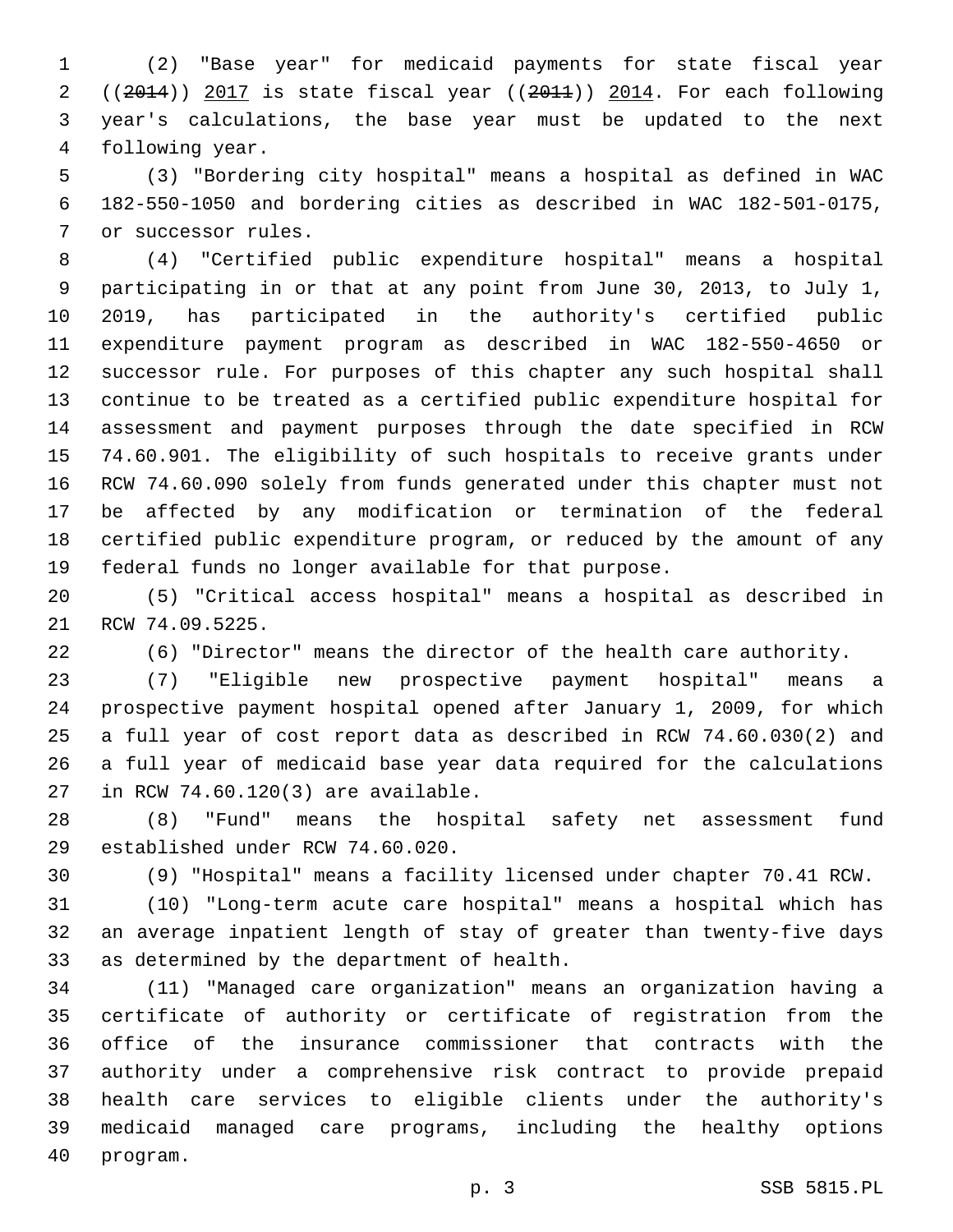(12) "Medicaid" means the medical assistance program as established in Title XIX of the social security act and as administered in the state of Washington by the authority.

 (13) "Medicare cost report" means the medicare cost report, form 5 2552, or successor document.

 (14) "Nonmedicare hospital inpatient day" means total hospital inpatient days less medicare inpatient days, including medicare days reported for medicare managed care plans, as reported on the medicare cost report, form 2552, or successor forms, excluding all skilled and nonskilled nursing facility days, skilled and nonskilled swing bed days, nursery days, observation bed days, hospice days, home health agency days, and other days not typically associated with an acute 13 care inpatient hospital stay.

 (15) "Outpatient" means services provided classified as ambulatory payment classification services or successor payment methodologies as defined in WAC 182-550-7050 or successor rule and applies to fee-for-service payments and managed care encounter data.

 (16) "Prospective payment system hospital" means a hospital reimbursed for inpatient and outpatient services provided to medicaid beneficiaries under the inpatient prospective payment system and the outpatient prospective payment system as defined in WAC 182-550-1050 or successor rule. For purposes of this chapter, prospective payment system hospital does not include a hospital participating in the certified public expenditure program or a bordering city hospital located outside of the state of Washington and in one of the bordering cities listed in WAC 182-501-0175 or successor rule.

 (17) "Psychiatric hospital" means a hospital facility licensed as 28 a psychiatric hospital under chapter 71.12 RCW.

 (18) "Rehabilitation hospital" means a medicare-certified 30 freestanding inpatient rehabilitation facility.

 (19) "Small rural disproportionate share hospital payment" means a payment made in accordance with WAC 182-550-5200 or successor rule.

 (20) "Upper payment limit" means the aggregate federal upper payment limit on the amount of the medicaid payment for which federal financial participation is available for a class of service and a class of health care providers, as specified in 42 C.F.R. Part 47, as separately determined for inpatient and outpatient hospital services.

 **Sec. 3.** RCW 74.60.020 and 2015 2nd sp.s. c 5 s 2 are each 39 amended to read as follows: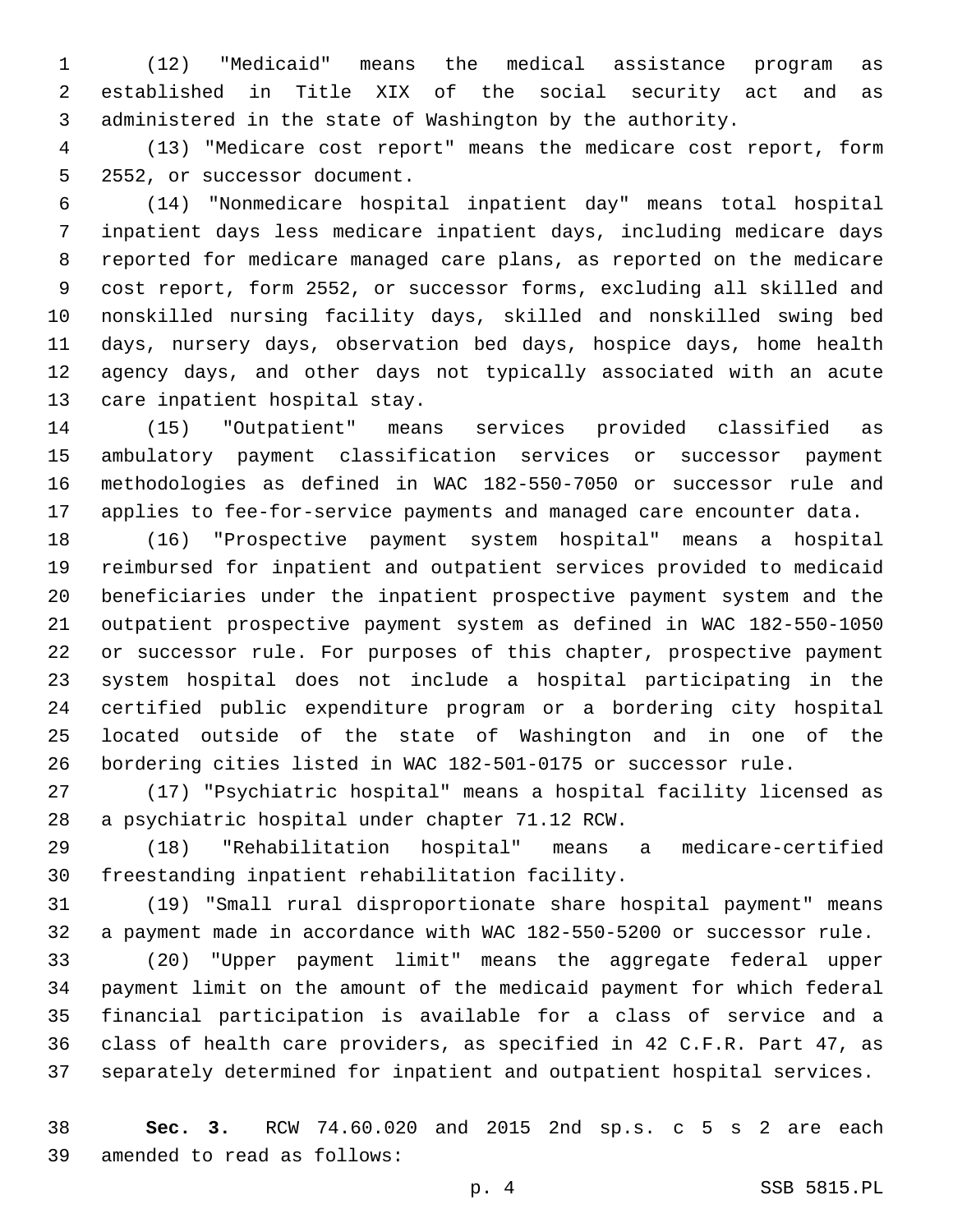(1) A dedicated fund is hereby established within the state treasury to be known as the hospital safety net assessment fund. The purpose and use of the fund shall be to receive and disburse funds, together with accrued interest, in accordance with this chapter. Moneys in the fund, including interest earned, shall not be used or disbursed for any purposes other than those specified in this chapter. Any amounts expended from the fund that are later recouped by the authority on audit or otherwise shall be returned to the fund.

 (a) Any unexpended balance in the fund at the end of a fiscal year shall carry over into the following fiscal year or that fiscal year and the following fiscal year and shall be applied to reduce the 12 amount of the assessment under RCW  $74.60.050(1)(c)$ .

 (b) Any amounts remaining in the fund after July 1, ((2019)) 2021, shall be refunded to hospitals, pro rata according to the amount paid by the hospital since July 1, 2013, subject to the 16 limitations of federal law.

 (2) All assessments, interest, and penalties collected by the authority under RCW 74.60.030 and 74.60.050 shall be deposited into 19 the fund.

 (3) Disbursements from the fund are conditioned upon appropriation and the continued availability of other funds sufficient to maintain aggregate payment levels to hospitals for inpatient and outpatient services covered by medicaid, including fee- for-service and managed care, at least at the levels the state paid for those services on July 1, 2015, as adjusted for current 26 enrollment and utilization.

(4) Disbursements from the fund may be made only:

 (a) To make payments to hospitals and managed care plans as 29 specified in this chapter;

 (b) To refund erroneous or excessive payments made by hospitals 31 pursuant to this chapter;

 (c) For one million dollars per biennium for payment of administrative expenses incurred by the authority in performing the 34 activities authorized by this chapter;

35 (d) For two hundred ((eighty-three)) ninety-two million dollars per biennium, to be used in lieu of state general fund payments for medicaid hospital services, provided that if the full amount of the payments required under RCW 74.60.120 and 74.60.130 cannot be distributed in a given fiscal year, this amount must be reduced 40 proportionately;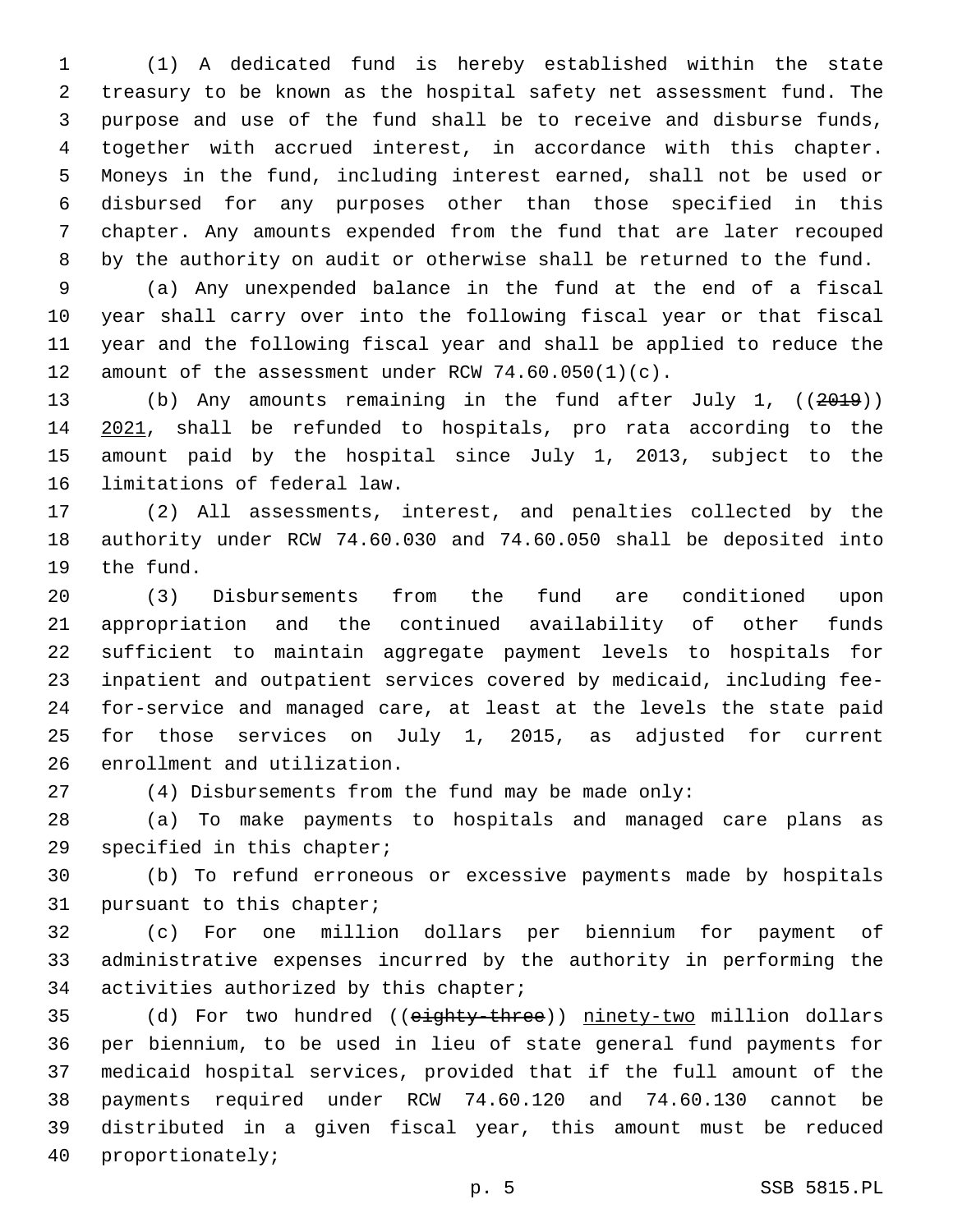(e) To repay the federal government for any excess payments made to hospitals from the fund if the assessments or payment increases set forth in this chapter are deemed out of compliance with federal statutes and regulations in a final determination by a court of competent jurisdiction with all appeals exhausted. In such a case, the authority may require hospitals receiving excess payments to refund the payments in question to the fund. The state in turn shall return funds to the federal government in the same proportion as the original financing. If a hospital is unable to refund payments, the state shall develop either a payment plan, or deduct moneys from 11 future medicaid payments, or both;

12 (f) ((Beginning in state fiscal year 2015,)) To pay an amount sufficient, when combined with the maximum available amount of federal funds necessary to provide a one percent increase in medicaid hospital inpatient rates to hospitals eligible for quality 16 improvement incentives under RCW 74.09.611. By May 16, 2018 and by each May 16 thereafter, the authority, in cooperation with the department of health, must verify that each hospital eligible to 19 receive quality improvement incentives under the terms of this chapter is in substantial compliance with the reporting requirements in RCW 43.70.052 and 70.01.040 for the prior period. For the purposes of this subsection, "substantial compliance" means, in the prior 23 period, the hospital has submitted at least nine of the twelve 24 monthly reports by the due date. The authority must distribute quality improvement incentives to hospitals that have met these requirements beginning July 1 of 2018 and each July 1 thereafter; and 27 (g) For each state fiscal year ((2016)) 2018 through ((2019))

28 2021 to generate:

 (i) Two million dollars for new integrated evidence-based psychiatry residency program slots that did not receive state funding prior to 2016 at the integrated psychiatry residency program at the 32 University of Washington; and

 (ii) Four million one hundred thousand dollars for new family medicine residency program slots that did not receive state funding prior to 2016, as directed through the family medicine residency network at the University of Washington, for slots where residents 37 are employed by hospitals.

 **Sec. 4.** RCW 74.60.030 and 2015 2nd sp.s. c 5 s 3 are each 39 amended to read as follows: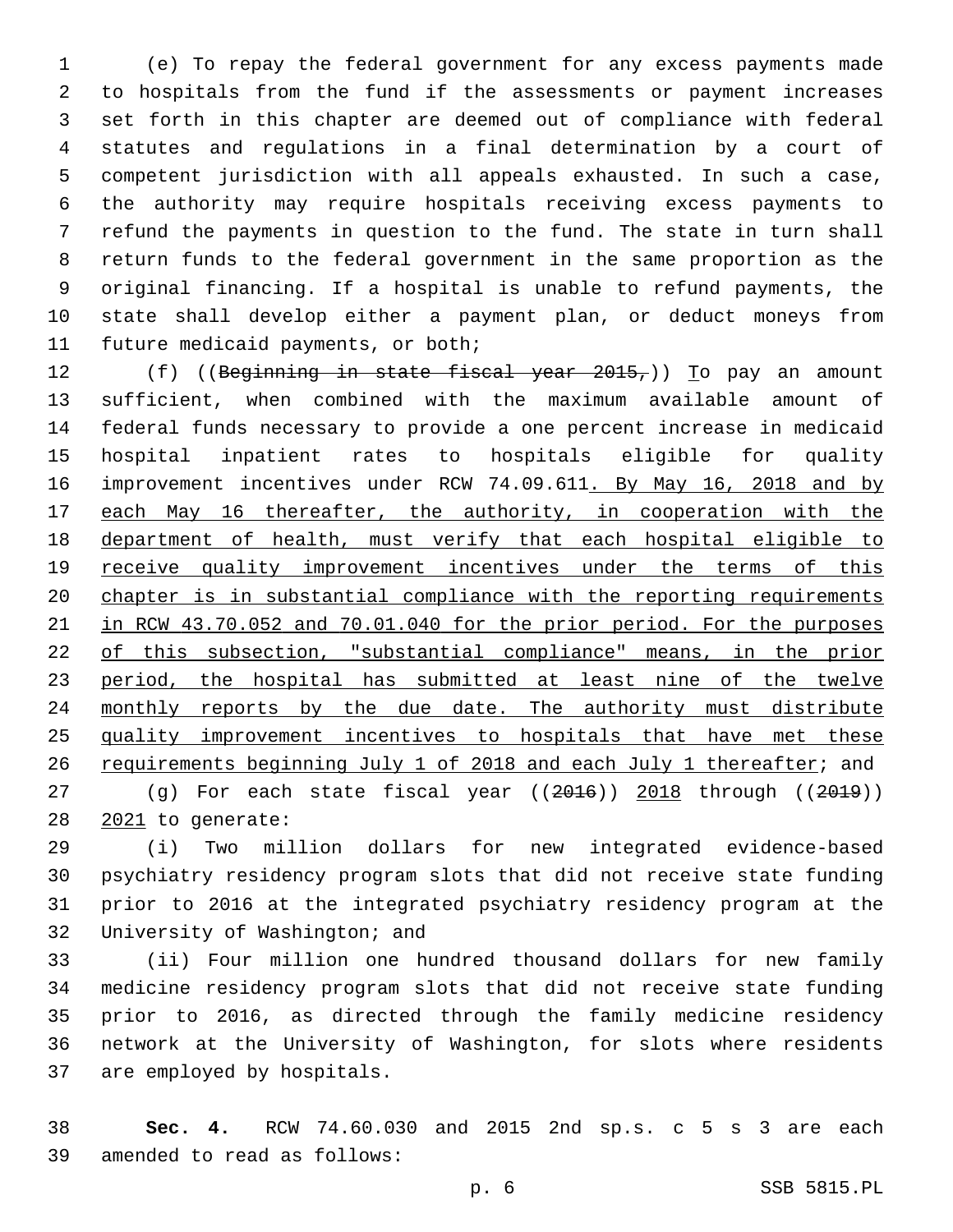(1)(a) Upon satisfaction of the conditions in RCW 74.60.150(1), and so long as the conditions in RCW 74.60.150(2) have not occurred, an assessment is imposed as set forth in this subsection. Assessment notices must be sent on or about thirty days prior to the end of each 5 quarter and payment is due thirty days thereafter.

 (b) Effective July 1, 2015, and except as provided in RCW  $7, 74.60.050:$ 

 (i) Each prospective payment system hospital, except psychiatric and rehabilitation hospitals, shall pay a quarterly assessment. Each quarterly assessment shall be no more than one quarter of three 11 hundred ((fifty)) eighty dollars for each annual nonmedicare hospital inpatient day, up to a maximum of fifty-four thousand days per year. For each nonmedicare hospital inpatient day in excess of fifty-four thousand days, each prospective payment system hospital shall pay 15 ((an)) a quarterly assessment of one quarter of seven dollars for 16 each such day, unless such assessment amount or threshold needs to be 17 modified to comply with applicable federal regulations;

 (ii) Each critical access hospital shall pay a quarterly assessment of one quarter of ten dollars for each annual nonmedicare 20 hospital inpatient day;

 (iii) Each psychiatric hospital shall pay a quarterly assessment of no more than one quarter of seventy-four dollars for each annual 23 nonmedicare hospital inpatient day; and

 (iv) Each rehabilitation hospital shall pay a quarterly 25 assessment of no more than one quarter of seventy-four dollars for 26 each annual nonmedicare hospital inpatient day.

 (2) The authority shall determine each hospital's annual nonmedicare hospital inpatient days by summing the total reported nonmedicare hospital inpatient days for each hospital that is not exempt from the assessment under RCW 74.60.040. The authority shall obtain inpatient data from the hospital's 2552 cost report data file or successor data file available through the centers for medicare and medicaid services, as of a date to be determined by the authority. 34 For state fiscal year ((2016)) 2017, the authority shall use cost report data for hospitals' fiscal years ending in ((2012)) 2013. For subsequent years, the hospitals' next succeeding fiscal year cost 37 report data must be used.

 (a) With the exception of a prospective payment system hospital commencing operations after January 1, 2009, for any hospital without a cost report for the relevant fiscal year, the authority shall work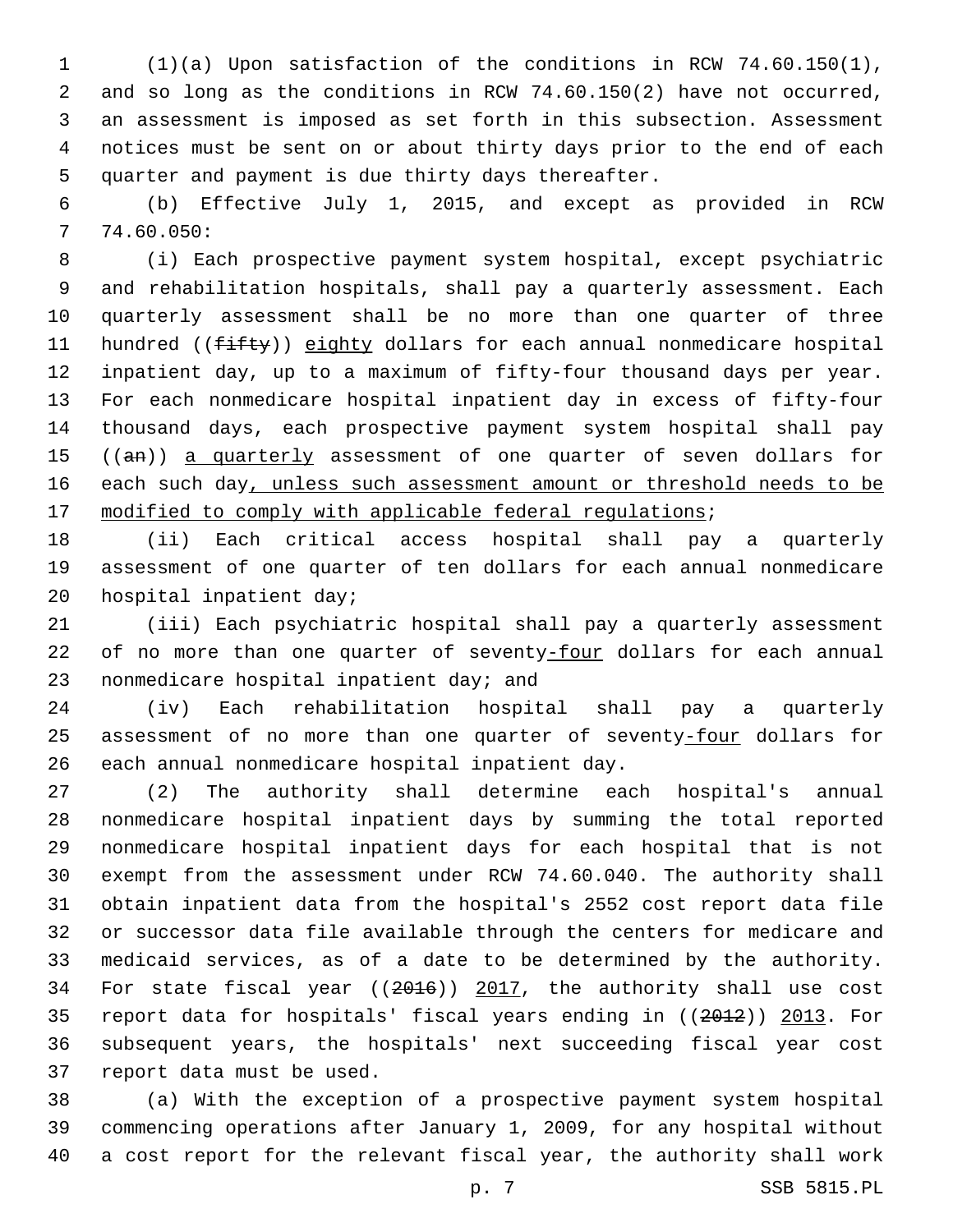with the affected hospital to identify appropriate supplemental information that may be used to determine annual nonmedicare hospital 3 inpatient days.

 (b) A prospective payment system hospital commencing operations after January 1, 2009, must be assessed in accordance with this section after becoming an eligible new prospective payment system 7 hospital as defined in RCW 74.60.010.

 **Sec. 5.** RCW 74.60.050 and 2015 2nd sp.s. c 5 s 4 are each 9 amended to read as follows:

 (1) The authority, in cooperation with the office of financial management, shall develop rules for determining the amount to be assessed to individual hospitals, notifying individual hospitals of the assessed amount, and collecting the amounts due. Such rule making 14 shall specifically include provision for:

 (a) Transmittal of notices of assessment by the authority to each hospital informing the hospital of its nonmedicare hospital inpatient 17 days and the assessment amount due and payable;

 (b) Interest on delinquent assessments at the rate specified in 19 RCW 82.32.050; and

 (c) Adjustment of the assessment amounts in accordance with 21 subsection (2) of this section.

22 (2) For ((state fiscal year 2016 and)) each ((subsequent)) state fiscal year, the assessment amounts established under RCW 74.60.030 24 must be adjusted as follows:

 (a) If sufficient other funds, including federal funds, are available to make the payments required under this chapter and fund the state portion of the quality incentive payments under RCW 74.09.611 and 74.60.020(4)(f) without utilizing the full assessment under RCW 74.60.030, the authority shall reduce the amount of the assessment to the minimum levels necessary to support those payments;

31 (b) If the total amount of inpatient  $((\theta \cdot \mathbf{r}))$  and outpatient supplemental payments under RCW 74.60.120 is in excess of the upper 33 payment limits and the entire excess amount cannot be disbursed by additional payments to managed care organizations under RCW 74.60.130, the authority shall proportionately reduce future assessments on prospective payment hospitals to the level necessary to generate additional payments to hospitals that are consistent with the upper payment limit plus the maximum permissible amount of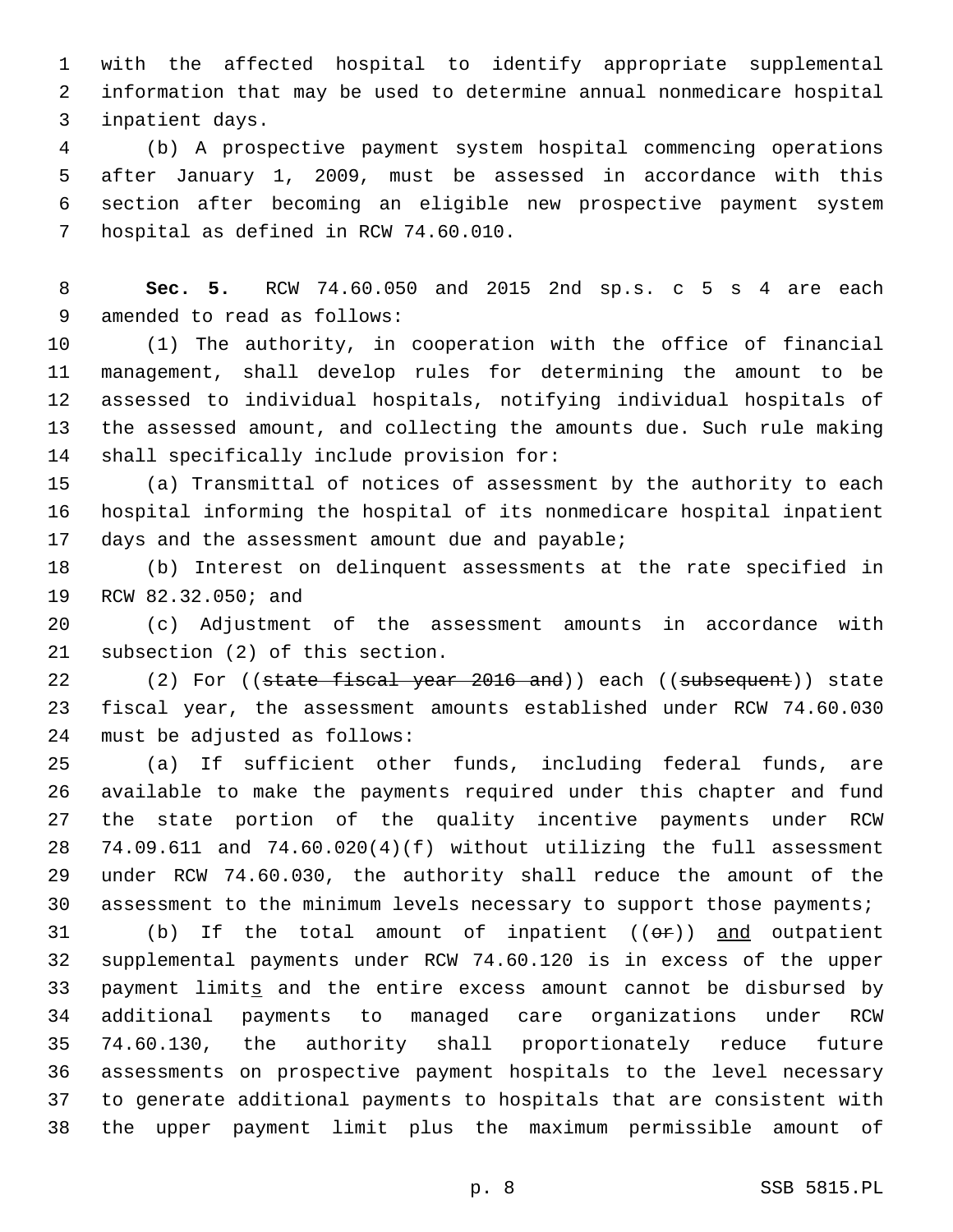additional payments to managed care organizations under RCW 74.60.130;2

 (c) If the amount of payments to managed care organizations under RCW 74.60.130 cannot be distributed because of failure to meet federal actuarial soundness or utilization requirements or other federal requirements, the authority shall apply the amount that cannot be distributed to reduce future assessments to the level necessary to generate additional payments to managed care organizations that are consistent with federal actuarial soundness or 10 utilization requirements or other federal requirements;

 (d) If required in order to obtain federal matching funds, the maximum number of nonmedicare inpatient days at the higher rate provided under RCW 74.60.030(1)(b)(i) may be adjusted in order to 14 comply with federal requirements;

 (e) If the number of nonmedicare inpatient days applied to the rates provided in RCW 74.60.030 will not produce sufficient funds to support the payments required under this chapter and the state portion of the quality incentive payments under RCW 74.09.611 and 74.60.020(4)(f), the assessment rates provided in RCW 74.60.030 may be increased proportionately by category of hospital to amounts no greater than necessary in order to produce the required level of funds needed to make the payments specified in this chapter and the state portion of the quality incentive payments under RCW 74.09.611 24 and 74.60.020(4)(f); and

 (f) Any actual or estimated surplus remaining in the fund at the end of the fiscal year must be applied to reduce the assessment amount for the subsequent fiscal year or that fiscal year and the following fiscal years prior to and including fiscal year ((2019)) 2021.

 (3)(a) Any adjustment to the assessment amounts pursuant to this section, and the data supporting such adjustment, including, but not limited to, relevant data listed in (b) of this subsection, must be submitted to the Washington state hospital association for review and comment at least sixty calendar days prior to implementation of such adjusted assessment amounts. Any review and comment provided by the Washington state hospital association does not limit the ability of the Washington state hospital association or its members to challenge an adjustment or other action by the authority that is not made in 39 accordance with this chapter.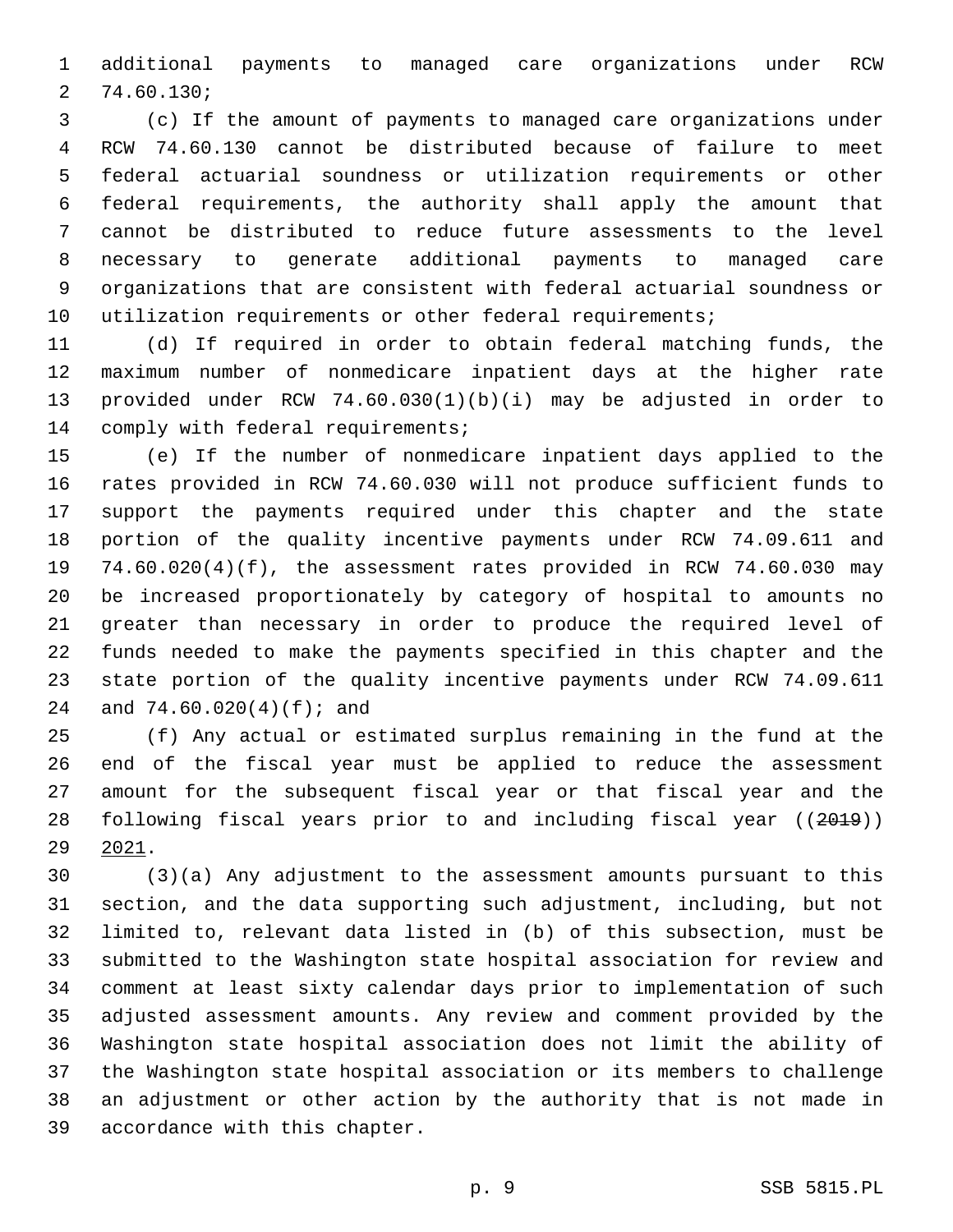(b) The authority shall provide the following data to the Washington state hospital association sixty days before implementing any revised assessment levels, detailed by fiscal year, beginning with fiscal year 2011 and extending to the most recent fiscal year, except in connection with the initial assessment under this chapter:

(i) The fund balance;6

(ii) The amount of assessment paid by each hospital;

 (iii) The state share, federal share, and total annual medicaid fee-for-service payments for inpatient hospital services made to each hospital under RCW 74.60.120, and the data used to calculate the payments to individual hospitals under that section;

 (iv) The state share, federal share, and total annual medicaid fee-for-service payments for outpatient hospital services made to each hospital under RCW 74.60.120, and the data used to calculate annual payments to individual hospitals under that section;

 (v) The annual state share, federal share, and total payments made to each hospital under each of the following programs: Grants to certified public expenditure hospitals under RCW 74.60.090, for critical access hospital payments under RCW 74.60.100; and disproportionate share programs under RCW 74.60.110;

 (vi) The data used to calculate annual payments to individual 22 hospitals under  $(b)(v)$  of this subsection; and

 (vii) The amount of payments made to managed care plans under RCW 74.60.130, including the amount representing additional premium tax, 25 and the data used to calculate those payments.

 (c) On a monthly basis, the authority shall provide the Washington state hospital association the amount of payments made to managed care plans under RCW 74.60.130, including the amount representing additional premium tax, and the data used to calculate 30 those payments.

 **Sec. 6.** RCW 74.60.090 and 2015 2nd sp.s. c 5 s 5 are each 32 amended to read as follows:

 (1) In each fiscal year commencing upon satisfaction of the applicable conditions in RCW 74.60.150(1), funds must be disbursed from the fund and the authority shall make grants to certified public expenditure hospitals, which shall not be considered payments for 37 hospital services, as follows:

 (a) University of Washington medical center: Ten million five hundred fifty-five thousand dollars in each state fiscal year

p. 10 SSB 5815.PL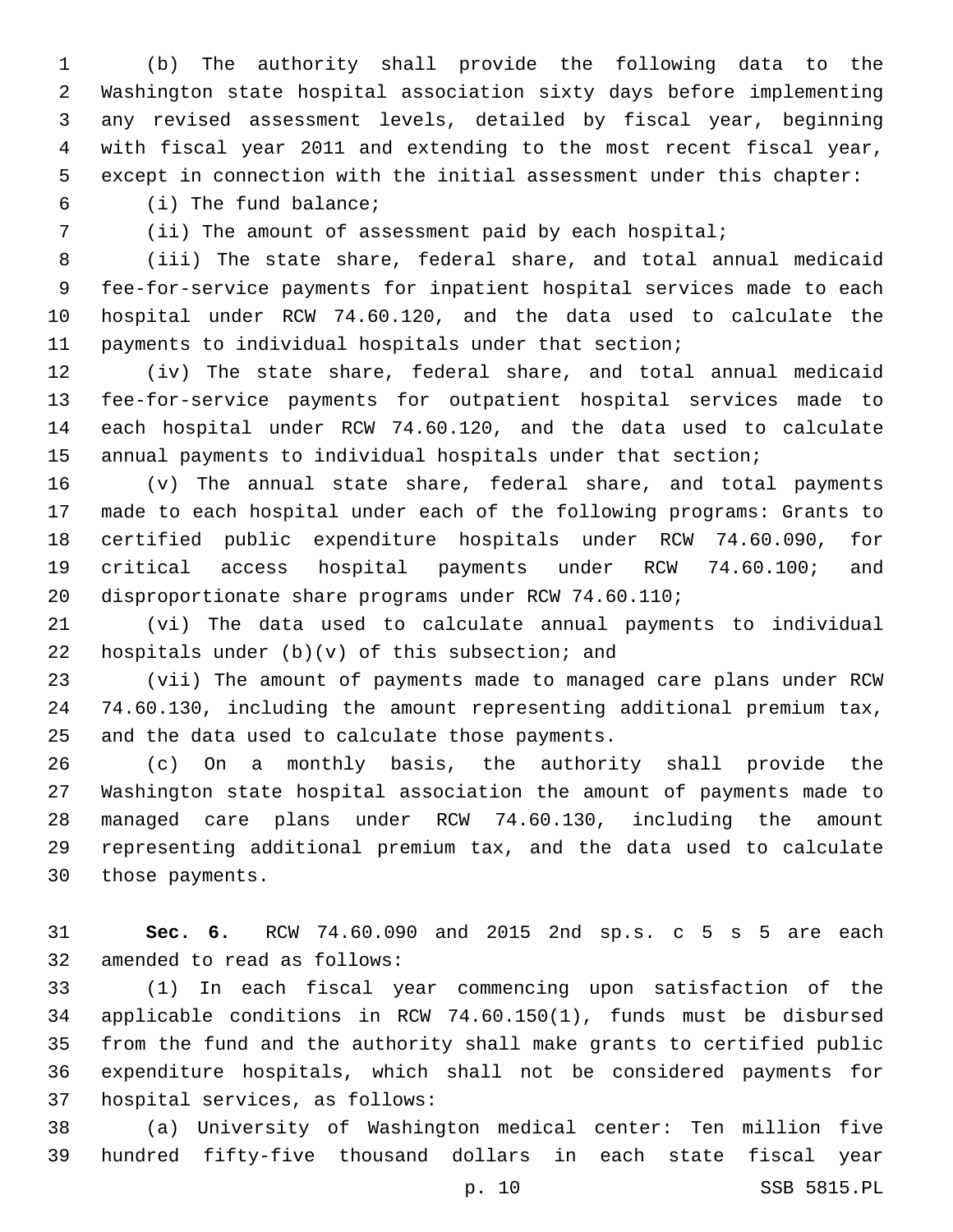((2016)) 2018 through ((2019)) 2021 paid as follows, except if the full amount of the payments required under RCW 74.60.120 and 74.60.130 cannot be distributed in a given fiscal year, the amounts 4 in this subsection  $((\pm i)^2)$  and  $(\pm i)^2$ ) must be reduced 5 proportionately:

(i) Four million four hundred fifty-five thousand dollars;

 (ii) Two million dollars to new integrated, evidence-based psychiatry residency program slots that did not receive state funding prior to 2016, at the integrated psychiatry residency program at the 10 University of Washington; and

 (iii) Four million one hundred thousand dollars to new family medicine residency program slots that did not receive state funding prior to 2016, as directed through the family medicine residency network at the University of Washington, for slots where residents 15 are employed by hospitals;

 (b) Harborview medical center: Ten million two hundred sixty 17 thousand dollars in each state fiscal year ((2016 through 2019)) 2018 through 2021, except if the full amount of the payments required under RCW 74.60.120 and 74.60.130 cannot be distributed in a given fiscal year, the amounts in this subsection must be reduced 21 proportionately;

 (c) All other certified public expenditure hospitals: Six million three hundred forty-five thousand dollars in each state fiscal year ((2016 through 2019)) 2018 through 2021, except if the full amount of the payments required under RCW 74.60.120 and 74.60.130 cannot be distributed in a given fiscal year, the amounts in this subsection must be reduced proportionately. The amount of payments to individual hospitals under this subsection must be determined using a methodology that provides each hospital with a proportional allocation of the group's total amount of medicaid and state children's health insurance program payments determined from claims and encounter data using the same general methodology set forth in 33 RCW 74.60.120 (3) and (4).

 (2) Payments must be made quarterly, before the end of each quarter, taking the total disbursement amount and dividing by four to calculate the quarterly amount. The authority shall provide a quarterly report of such payments to the Washington state hospital association.38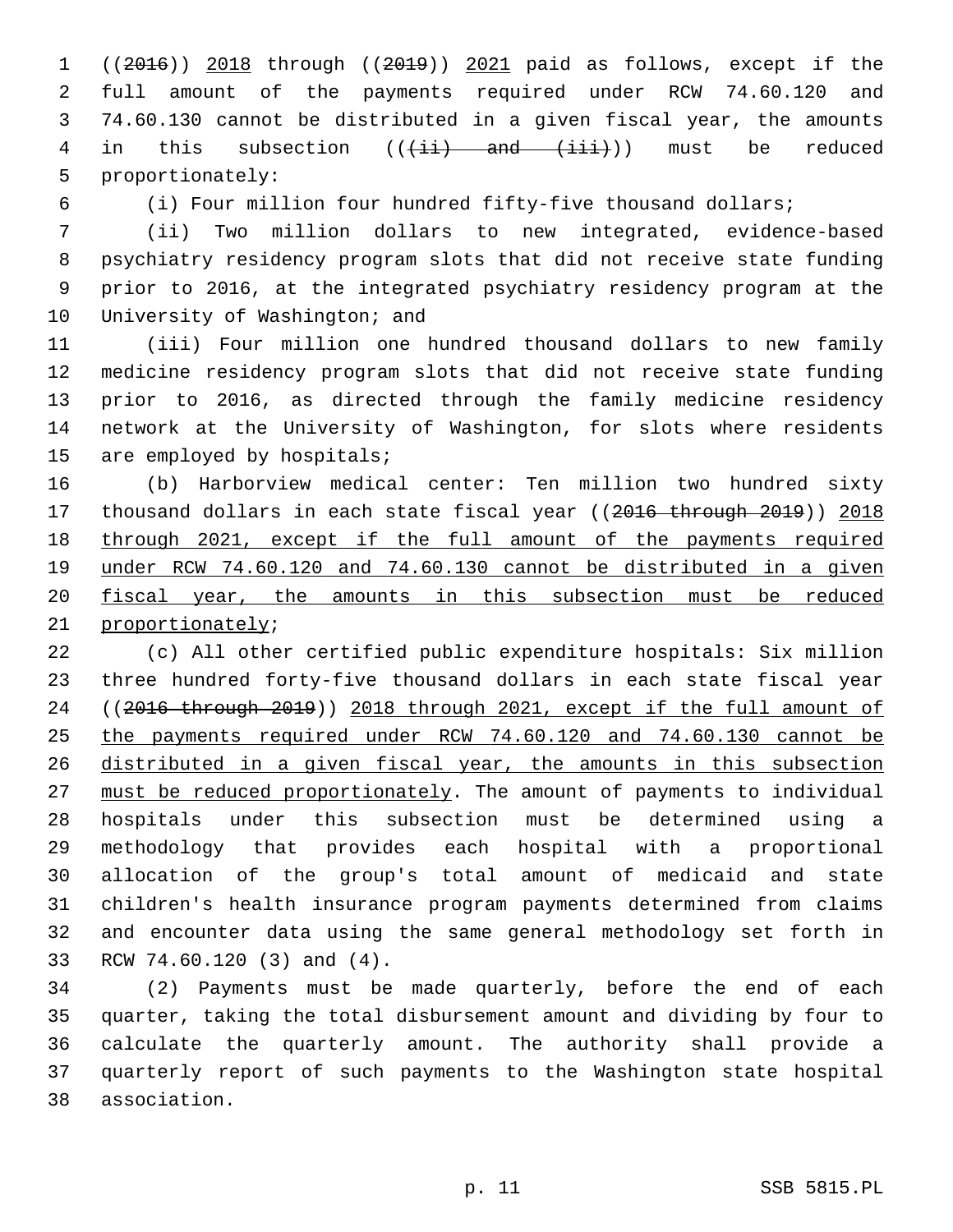**Sec. 7.** RCW 74.60.100 and 2015 2nd sp.s. c 5 s 6 are each 2 amended to read as follows:

 In each fiscal year commencing upon satisfaction of the conditions in RCW 74.60.150(1), the authority shall make access payments to critical access hospitals that do not qualify for or receive a small rural disproportionate share hospital payment in a 7 given fiscal year in the total amount of ((seven hundred)) two 8 million thirty-eight thousand dollars from the fund ((and to critical access hospitals that receive disproportionate share payments in the 10 total amount of one million three hundred thirty-six thousand 11 dollars)). The amount of payments to individual hospitals under this section must be determined using a methodology that provides each hospital with a proportional allocation of the group's total amount of medicaid and state children's health insurance program payments determined from claims and encounter data using the same general methodology set forth in RCW 74.60.120 (3) and (4). Payments must be made after the authority determines a hospital's payments under RCW 74.60.110. These payments shall be in addition to any other amount payable with respect to services provided by critical access hospitals and shall not reduce any other payments to critical access hospitals. The authority shall provide a report of such payments to the Washington state hospital association within thirty days after 23 payments are made.

 **Sec. 8.** RCW 74.60.120 and 2015 2nd sp.s. c 5 s 7 are each 25 amended to read as follows:

 (1) In each state fiscal year, commencing upon satisfaction of the applicable conditions in RCW 74.60.150(1), the authority shall make supplemental payments directly to Washington hospitals, separately for inpatient and outpatient fee-for-service medicaid services, as follows unless there are federal restrictions on doing so. If there are federal restrictions, to the extent allowed, funds that cannot be paid under (a) of this subsection, should be paid under (b) of this subsection, and funds that cannot be paid under (b) of this subsection, shall be paid under (a) of this subsection:

 (a) For inpatient fee-for-service payments for prospective payment hospitals other than psychiatric or rehabilitation hospitals, twenty-nine million one hundred sixty-two thousand five hundred dollars per state fiscal year plus federal matching funds;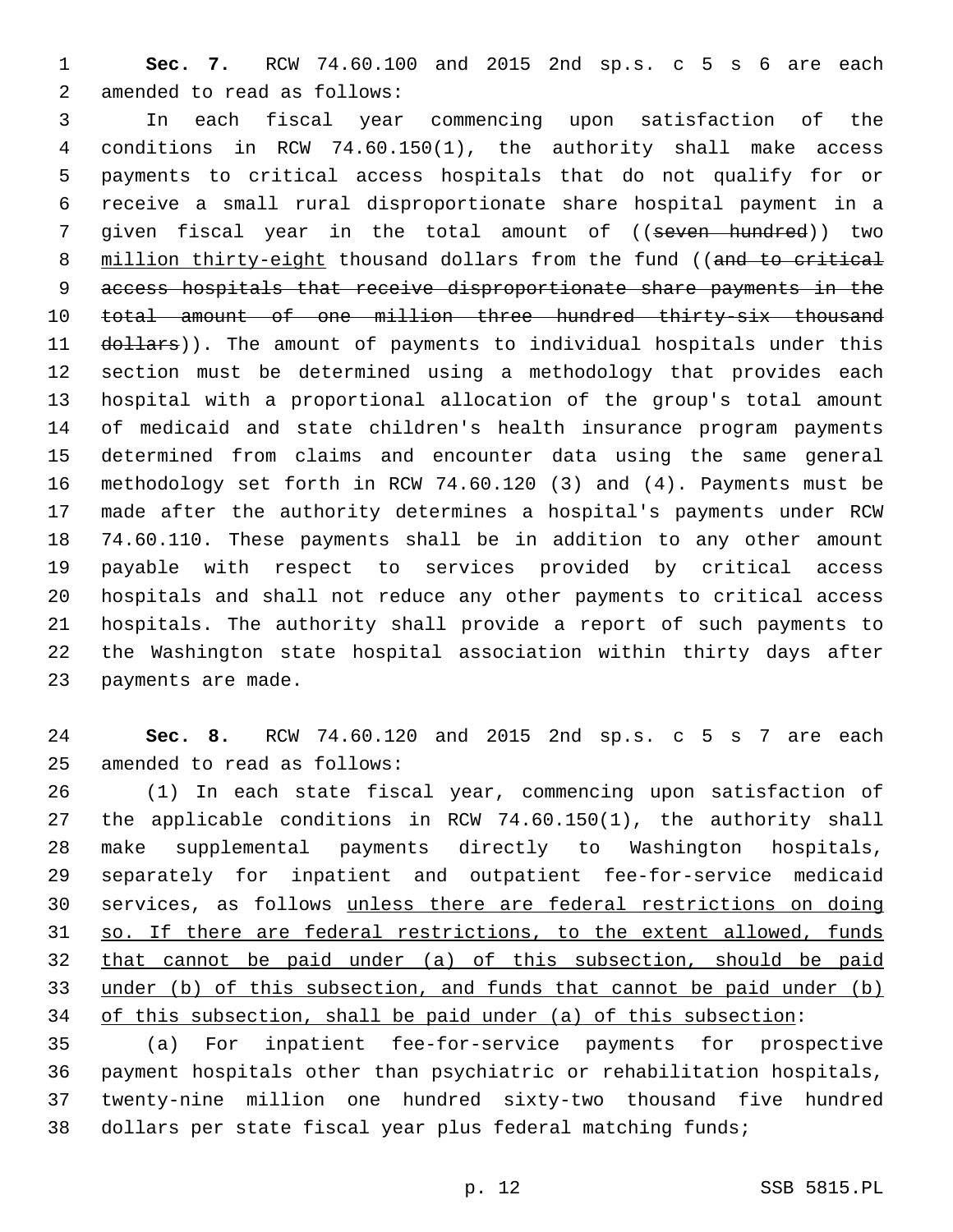(b) For outpatient fee-for-service payments for prospective payment hospitals other than psychiatric or rehabilitation hospitals, thirty million dollars per state fiscal year plus federal matching 4 funds;

 (c) For inpatient fee-for-service payments for psychiatric hospitals, eight hundred seventy-five thousand dollars per state 7 fiscal year plus federal matching funds;

 (d) For inpatient fee-for-service payments for rehabilitation hospitals, two hundred twenty-five thousand dollars per state fiscal 10 year plus federal matching funds;

 (e) For inpatient fee-for-service payments for border hospitals, two hundred fifty thousand dollars per state fiscal year plus federal 13 matching funds; and

 (f) For outpatient fee-for-service payments for border hospitals, two hundred fifty thousand dollars per state fiscal year plus federal 16 matching funds.

 (2) If the amount of inpatient or outpatient payments under subsection (1) of this section, when combined with federal matching funds, exceeds the upper payment limit, payments to each category of hospital must be reduced proportionately to a level where the total payment amount is consistent with the upper payment limit. Funds under this chapter unable to be paid to hospitals under this section because of the upper payment limit must be paid to managed care organizations under RCW 74.60.130, subject to the limitations in this 25 chapter.

 (3) The amount of such fee-for-service inpatient payments to individual hospitals within each of the categories identified in 28 subsection  $(1)(a)$ ,  $(c)$ ,  $(d)$ , and  $(e)$  of this section must be 29 determined by:

 (a) ((Applying the medicaid fee-for-service rates in effect on 31 July 1, 2009, without regard to the increases required by chapter 30, Laws of 2010 1st sp. sess. to each hospital's inpatient fee-for- services claims and medicaid managed care encounter data for)) Totaling the inpatient fee-for-service claims payments and inpatient managed care encounter rate payments for each hospital during the 36 base year;

 (b) ((Applying the medicaid fee-for-service rates in effect on 38 July 1, 2009, without regard to the increases required by chapter 30, Laws of 2010 1st sp. sess. to all hospitals' inpatient fee-for-services claims and medicaid managed care encounter data for))

p. 13 SSB 5815.PL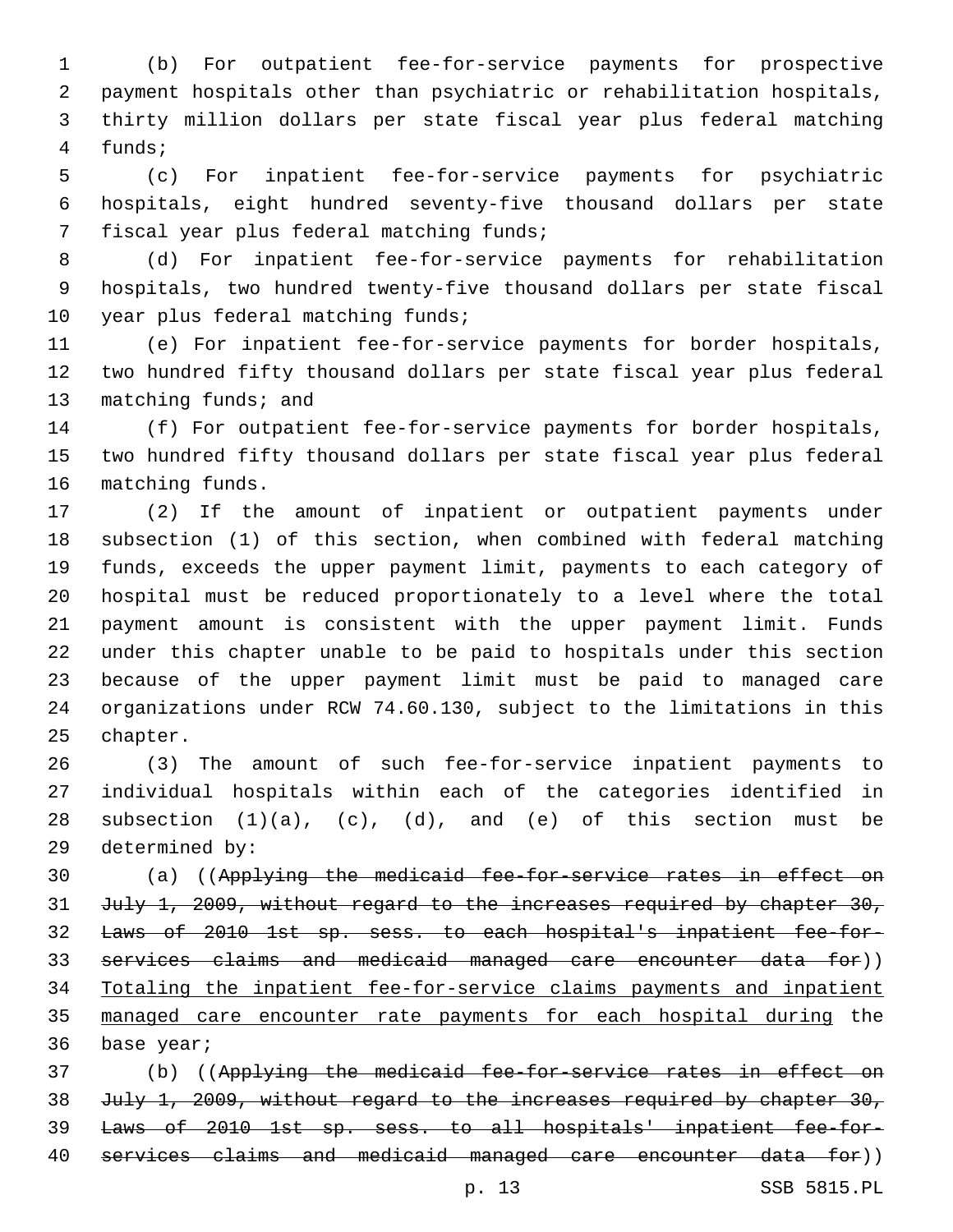Totaling the inpatient fee-for-service claims payments and inpatient managed care encounter rate payments for all hospitals during the 3 base year; and

 (c) Using the amounts calculated under (a) and (b) of this subsection to determine an individual hospital's percentage of the total amount to be distributed to each category of hospital.

 (4) The amount of such fee-for-service outpatient payments to individual hospitals within each of the categories identified in subsection (1)(b) and (f) of this section must be determined by:

10 (a) ((Applying the medicaid fee-for-service rates in effect on 11 July 1, 2009, without regard to the increases required by chapter 30, 12 Laws of 2010 1st sp. sess. to each hospital's outpatient fee-for-13 services claims and medicaid managed care encounter data for)) Totaling the outpatient fee-for-service claims payments and 15 outpatient managed care encounter rate payments for each hospital 16 during the base year;

 (b) ((Applying the medicaid fee-for-service rates in effect on 18 July 1, 2009, without regard to the increases required by chapter 30, Laws of 2010 1st sp. sess. to all hospitals' outpatient fee-for- services claims and medicaid managed care encounter data for)) Totaling the outpatient fee-for-service claims payments and 22 outpatient managed care encounter rate payments for all hospitals 23 during the base year; and

 (c) Using the amounts calculated under (a) and (b) of this subsection to determine an individual hospital's percentage of the total amount to be distributed to each category of hospital.

 (5) Sixty days before the first payment in each subsequent fiscal year, the authority shall provide each hospital and the Washington state hospital association with an explanation of how the amounts due to each hospital under this section were calculated.

 (6) Payments must be made in quarterly installments on or about 32 the last day of every quarter.

 (7) A prospective payment system hospital commencing operations after January 1, 2009, is eligible to receive payments in accordance with this section after becoming an eligible new prospective payment 36 system hospital as defined in RCW 74.60.010.

 (8) Payments under this section are supplemental to all other payments and do not reduce any other payments to hospitals.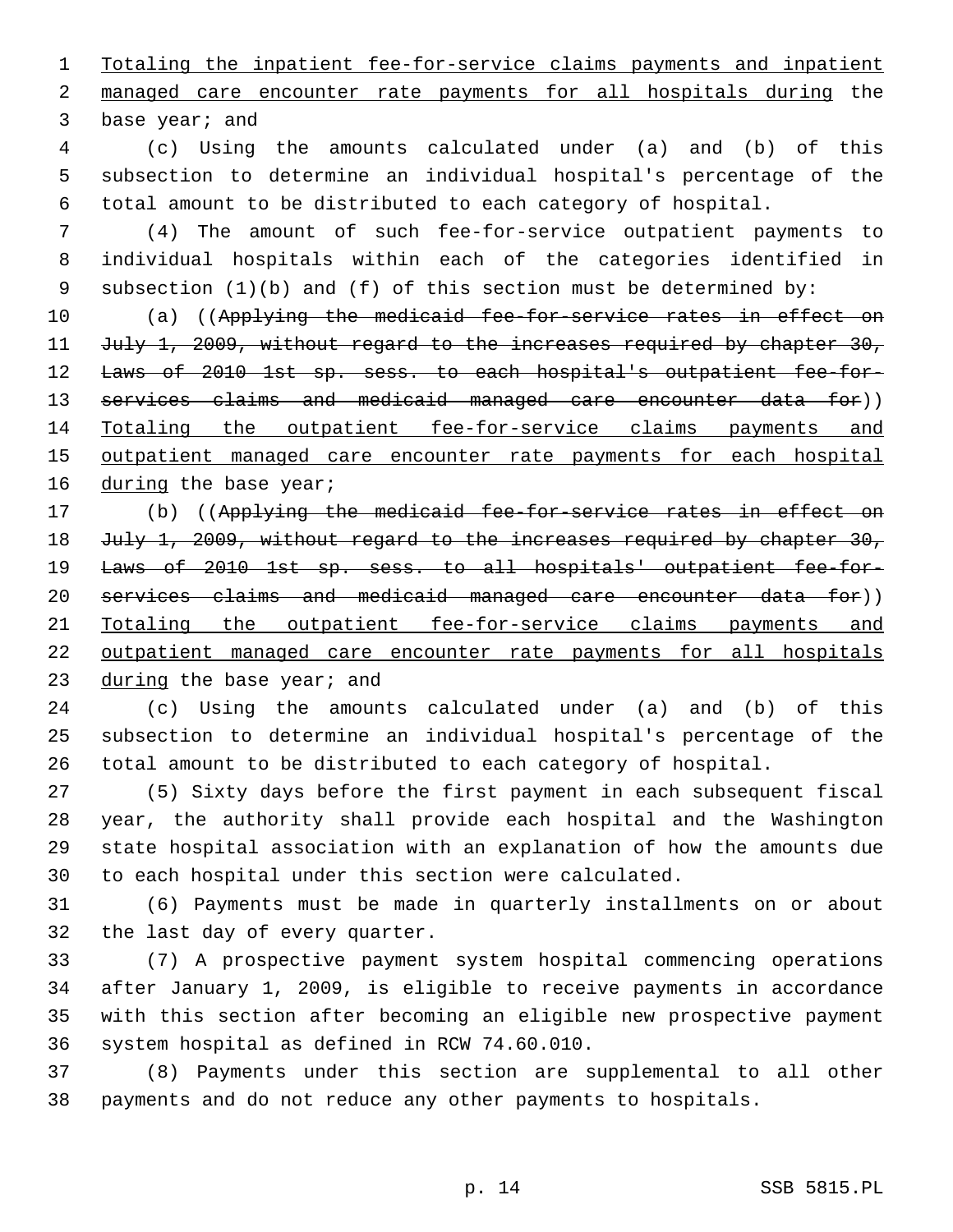**Sec. 9.** RCW 74.60.130 and 2015 2nd sp.s. c 5 s 8 are each 2 amended to read as follows:

 (1) For state fiscal year 2016 and for each subsequent fiscal year, commencing within thirty days after satisfaction of the conditions in RCW 74.60.150(1) and subsection (5) of this section, the authority shall increase capitation payments in a manner consistent with federal contracting requirements to managed care organizations by an amount at least equal to the amount available from the fund after deducting disbursements authorized by RCW 74.60.020(4) (c) through (f) and payments required by RCW 74.60.080 through 74.60.120. When combined with applicable federal matching 12 funds, the capitation payment under this subsection must be ((no less than ninety-six million dollars per state fiscal year plus the maximum available amount of federal matching funds)) at least three hundred sixty million dollars per year. The initial payment following satisfaction of the conditions in RCW 74.60.150(1) must include all amounts due from July 1, 2015, to the end of the calendar month during which the conditions in RCW 74.60.150(1) are satisfied. 19 Subsequent payments shall be made monthly.

 (2) Payments to individual managed care organizations shall be determined by the authority based on each organization's or network's enrollment relative to the anticipated total enrollment in each program for the fiscal year in question, the anticipated utilization of hospital services by an organization's or network's medicaid enrollees, and such other factors as are reasonable and appropriate 26 to ensure that purposes of this chapter are met.

 (3) If the federal government determines that total payments to managed care organizations under this section exceed what is permitted under applicable medicaid laws and regulations, payments must be reduced to levels that meet such requirements, and the balance remaining must be applied as provided in RCW 74.60.050. Further, in the event a managed care organization is legally obligated to repay amounts distributed to hospitals under this section to the state or federal government, a managed care organization may recoup the amount it is obligated to repay under the medicaid program from individual hospitals by not more than the amount of overpayment each hospital received from that managed care organization.38

 (4) Payments under this section do not reduce the amounts that otherwise would be paid to managed care organizations: PROVIDED, That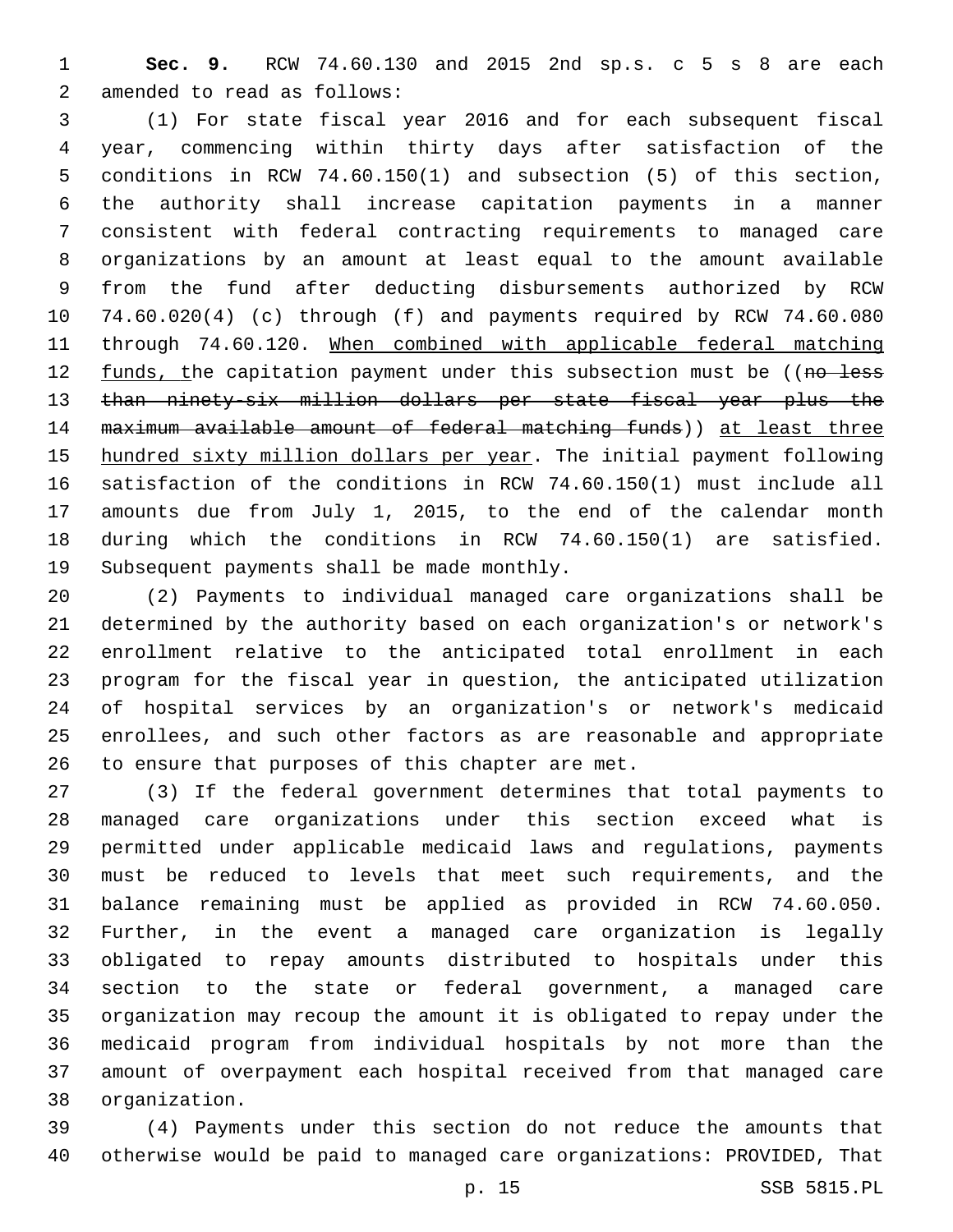such payments are consistent with actuarial soundness certification 2 and enrollment.

 (5) Before making such payments, the authority shall require medicaid managed care organizations to comply with the following 5 requirements:

 (a) All payments to managed care organizations under this chapter must be expended for hospital services provided by Washington hospitals, which for purposes of this section includes psychiatric and rehabilitation hospitals, in a manner consistent with the purposes and provisions of this chapter, and must be equal to all increased capitation payments under this section received by the organization or network, consistent with actuarial certification and enrollment, less an allowance for any estimated premium taxes the organization is required to pay under Title 48 RCW associated with 15 the payments under this chapter;

 (b) Managed care organizations shall expend the increased capitation payments under this section in a manner consistent with the purposes of this chapter, with the initial expenditures to hospitals to be made within thirty days of receipt of payment from the authority. Subsequent expenditures by the managed care plans are to be made before the end of the quarter in which funds are received 22 from the authority;

 (c) Providing that any delegation or attempted delegation of an organization's or network's obligations under agreements with the authority do not relieve the organization or network of its obligations under this section and related contract provisions.

 (6) No hospital or managed care organizations may use the payments under this section to gain advantage in negotiations.

 (7) No hospital has a claim or cause of action against a managed care organization for monetary compensation based on the amount of 31 payments under subsection (5) of this section.

 (8) If funds cannot be used to pay for services in accordance with this chapter the managed care organization or network must return the funds to the authority which shall return them to the 35 hospital safety net assessment fund.

 **Sec. 10.** RCW 74.60.150 and 2015 2nd sp.s. c 5 s 9 are each 37 amended to read as follows:

 (1) The assessment, collection, and disbursement of funds under 39 this chapter shall be conditional upon: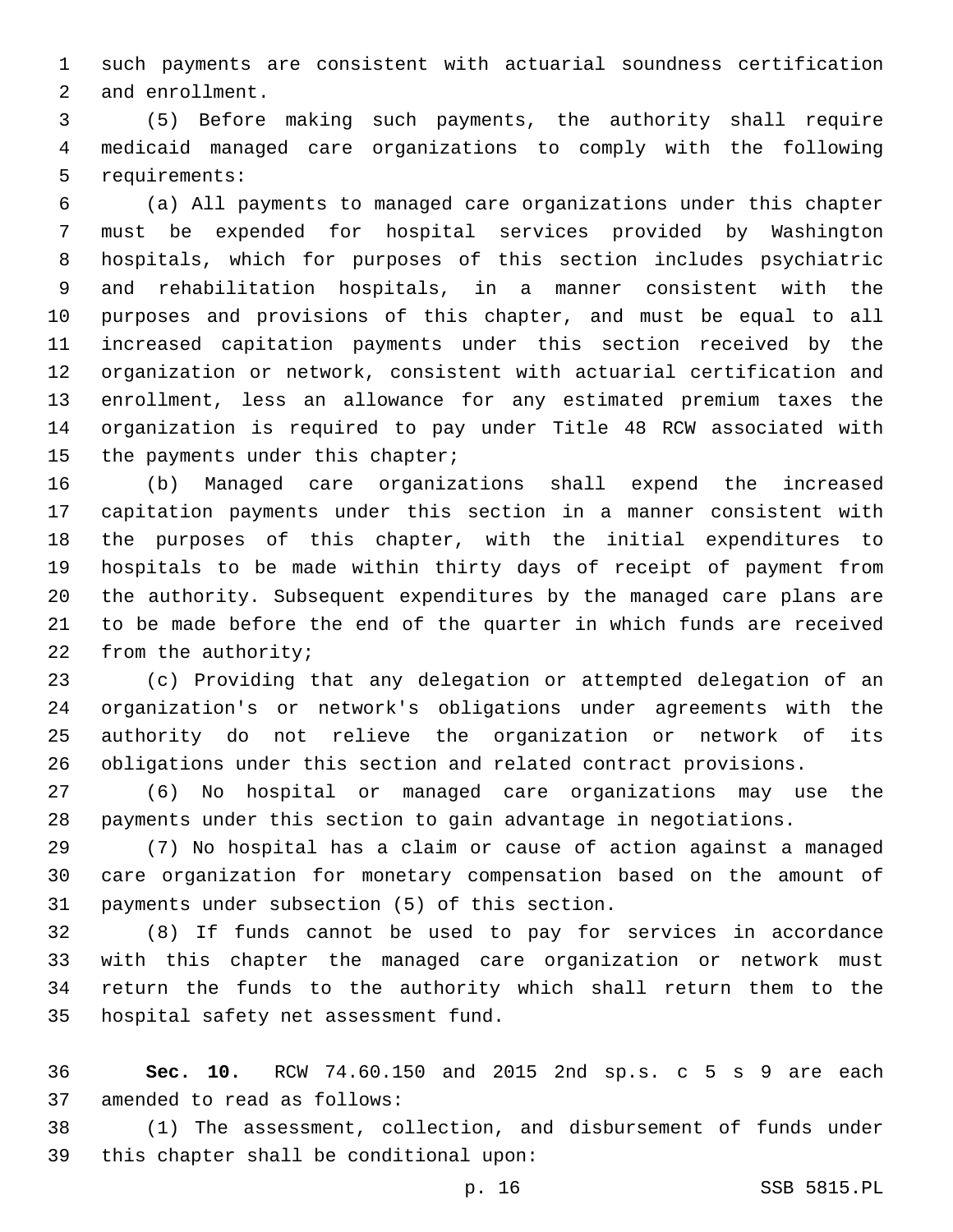(a) Final approval by the centers for medicare and medicaid services of any state plan amendments or waiver requests that are necessary in order to implement the applicable sections of this chapter including, if necessary, waiver of the broad-based or uniformity requirements as specified under section 1903(w)(3)(E) of the federal social security act and 42 C.F.R. 433.68(e);

 (b) To the extent necessary, amendment of contracts between the authority and managed care organizations in order to implement this 9 chapter; and

 (c) Certification by the office of financial management that appropriations have been adopted that fully support the rates established in this chapter for the upcoming fiscal year.

 (2) This chapter does not take effect or ceases to be imposed, and any moneys remaining in the fund shall be refunded to hospitals in proportion to the amounts paid by such hospitals, if and to the extent that any of the following conditions occur:

 (a) The federal department of health and human services and a court of competent jurisdiction makes a final determination, with all appeals exhausted, that any element of this chapter, other than RCW 20 74.60.100, cannot be validly implemented;

 (b) Funds generated by the assessment for payments to prospective payment hospitals or managed care organizations are determined to be 23 not eligible for federal ((match)) matching funds in addition to those federal funds that would be received without the assessment, or the federal government replaces medicaid matching funds with a block 26 grant or grants;

 (c) Other funding sufficient to maintain aggregate payment levels to hospitals for inpatient and outpatient services covered by medicaid, including fee-for-service and managed care, at least at the 30 ((levels)) rates the state paid for those services on July 1, 2015, as adjusted for current enrollment and utilization is not 32 appropriated or available;

 (d) Payments required by this chapter are reduced, except as specifically authorized in this chapter, or payments are not made in substantial compliance with the time frames set forth in this 36 chapter; or

 (e) The fund is used as a substitute for or to supplant other 38 funds, except as authorized by RCW 74.60.020.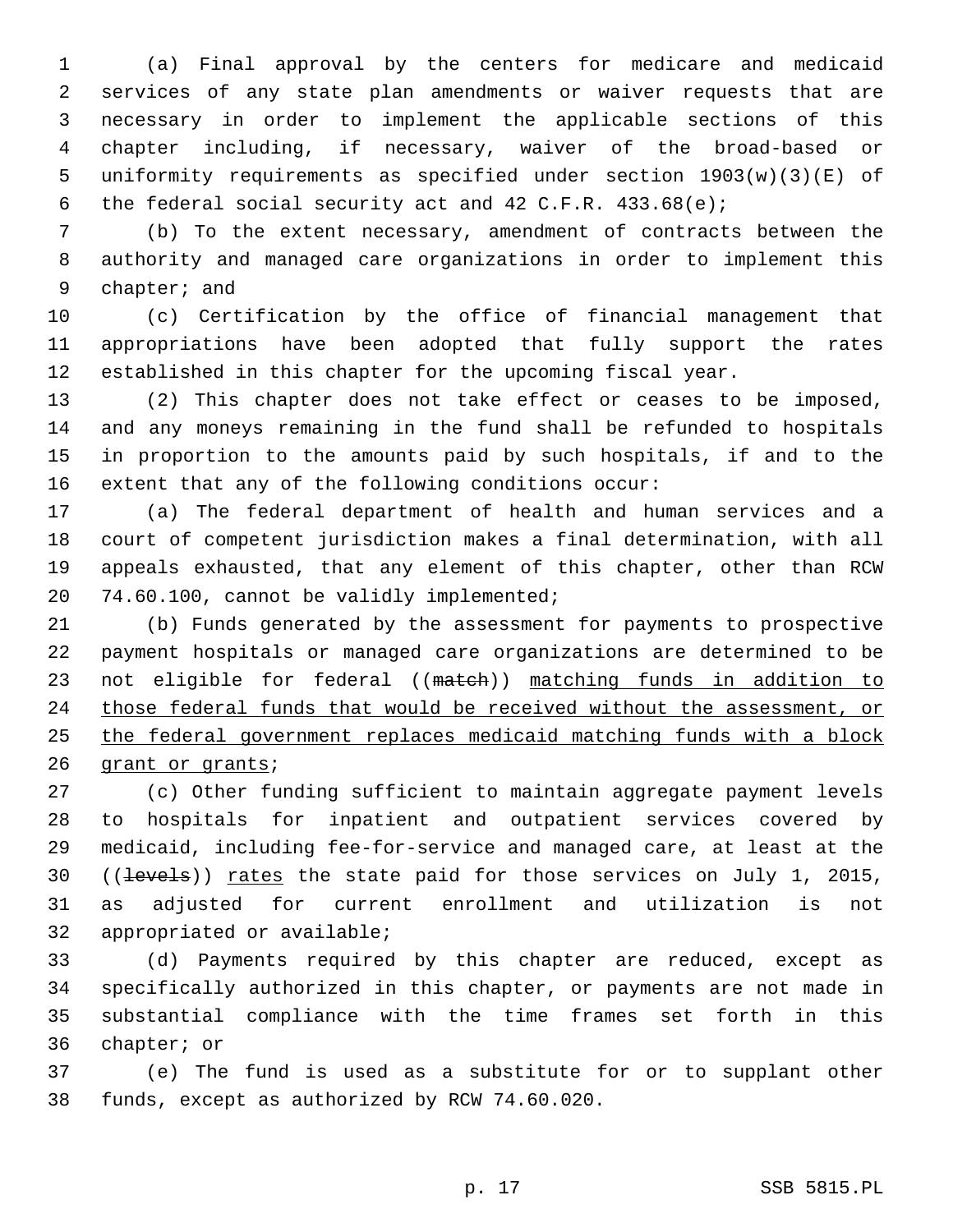**Sec. 11.** RCW 74.60.160 and 2015 2nd sp.s. c 5 s 10 are each 2 amended to read as follows:

 (1) The legislature intends to provide the hospitals with an opportunity to contract with the authority each fiscal biennium to protect the hospitals from future legislative action during the biennium that could result in hospitals receiving less from supplemental payments, increased managed care payments, disproportionate share hospital payments, or access payments than the hospitals expected to receive in return for the assessment based on the biennial appropriations and assessment legislation.

 (2) Each odd-numbered year after enactment of the biennial 12 omnibus operating appropriations act, the authority shall ((offer to 13 enter into a contract or to)) extend ((an)) the existing contract for the period of the fiscal biennium beginning July 1st with a hospital 15 that is required to pay the assessment under this chapter or shall offer to enter into a contract with any hospital subject to this 17 chapter that has not previously been a party to a contract or whose contract has expired. The contract must include the following terms: (a) The authority must agree not to do any of the following:

 (i) Increase the assessment from the level set by the authority pursuant to this chapter on the first day of the contract period for 22 reasons other than those allowed under RCW  $74.60.050(2)(e)$ ;

 (ii) Reduce aggregate payment levels to hospitals for inpatient and outpatient services covered by medicaid, including fee-for- service and managed care, adjusting for changes in enrollment and utilization, from the levels the state paid for those services on the 27 first day of the contract period;

 (iii) For critical access hospitals only, reduce the levels of disproportionate share hospital payments under RCW 74.60.110 or access payments under RCW 74.60.100 for all critical access hospitals below the levels specified in those sections on the first day of the 32 contract period;

 (iv) For prospective payment system, psychiatric, and rehabilitation hospitals only, reduce the levels of supplemental payments under RCW 74.60.120 for all prospective payment system hospitals below the levels specified in that section on the first day of the contract period unless the supplemental payments are reduced 38 under RCW 74.60.120(2);

 (v) For prospective payment system, psychiatric, and rehabilitation hospitals only, reduce the increased capitation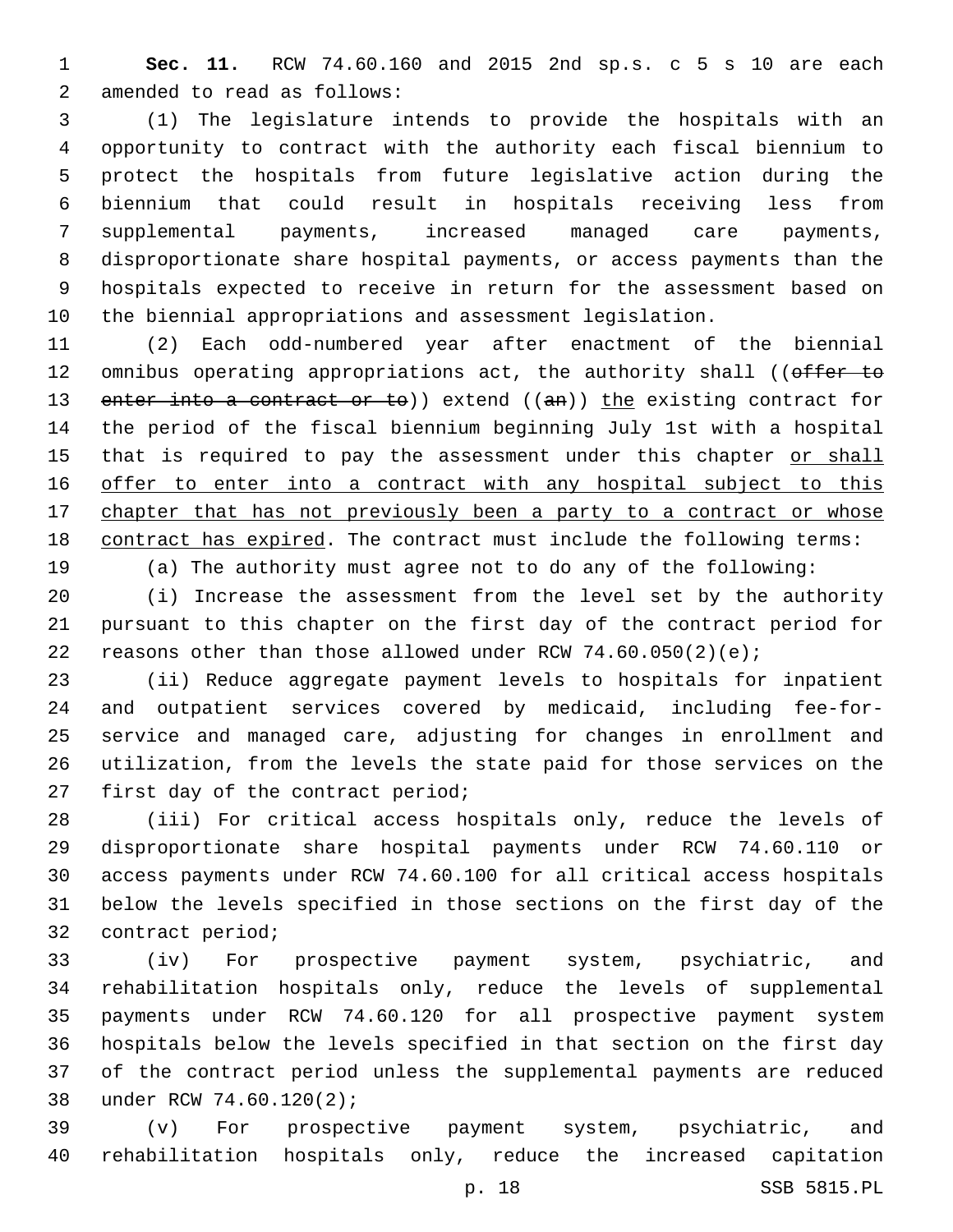payments to managed care organizations under RCW 74.60.130 below the levels specified in that section on the first day of the contract period unless the managed care payments are reduced under RCW 74.60.130(3); or

 (vi) Except as specified in this chapter, use assessment revenues for any other purpose than to secure federal medicaid matching funds to support payments to hospitals for medicaid services; and

 (b) As long as payment levels are maintained as required under this chapter, the hospital must agree not to challenge the authority's reduction of hospital reimbursement rates to July 1, 2009, levels, which results from the elimination of assessment supported rate restorations and increases, under 42 U.S.C. Sec. 1396a(a)(30)(a) either through administrative appeals or in court 14 during the period of the contract.

 (3) If a court finds that the authority has breached an agreement with a hospital under subsection (2)(a) of this section, the 17 authority:

 (a) Must immediately refund any assessment payments made 19 subsequent to the breach by that hospital upon receipt; and

 (b) May discontinue supplemental payments, increased managed care payments, disproportionate share hospital payments, and access payments made subsequent to the breach for the hospital that are 23 required under this chapter.

 (4) The remedies provided in this section are not exclusive of any other remedies and rights that may be available to the hospital whether provided in this chapter or otherwise in law, equity, or 27 statute.

 **Sec. 12.** RCW 74.60.901 and 2015 2nd sp.s. c 5 s 11 are each 29 amended to read as follows:

30 This chapter expires July 1, ((2019)) 2021.

 **Sec. 13.** RCW 74.60.902 and 2010 1st sp.s. c 30 s 22 are each 32 amended to read as follows:

 Upon expiration of chapter 74.60 RCW, inpatient and outpatient 34 hospital reimbursement rates shall return to a ((rate structure)) 35 funding level as if the four percent medicaid inpatient and outpatient rate reductions did not occur on July 1, 2009, using the 37 rate structure in effect July 1, 2015, or as otherwise specified in the ((2013-15)) 2019-2021 biennial operating appropriations act.

p. 19 SSB 5815.PL